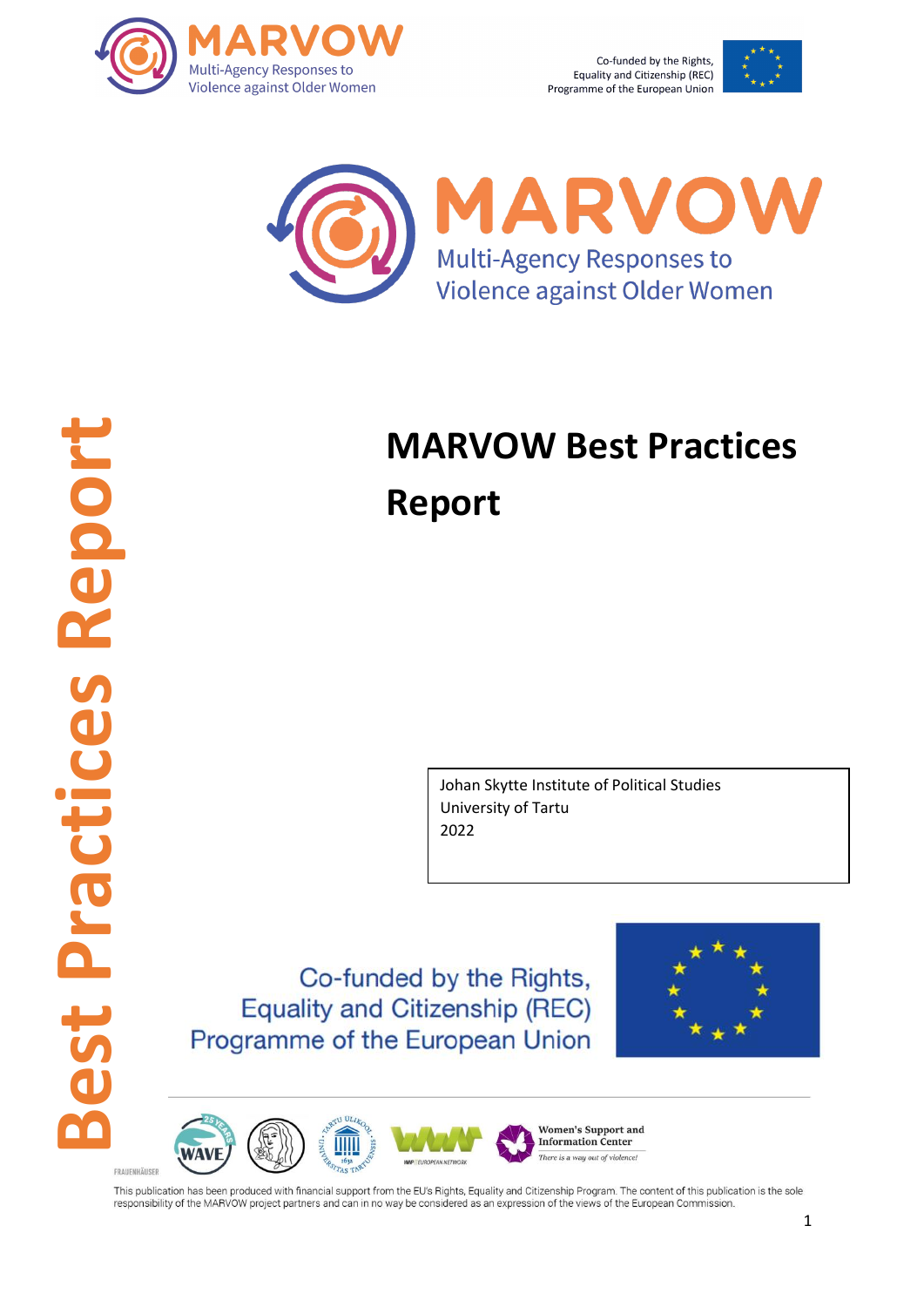



MARVOW - Multi-Agency Responses to Violence against Older Women – in Austria, Estonia, Greece and Germany. REC-RDAP-GBV-AG-2018 856739

This publication has been produced with financial support from the EU's Rights, Equality and Citizenship Program. The content of this publication is the sole responsibility of the MARVOW project partners and can in no way be considered as an expression of the views of the European Commission.

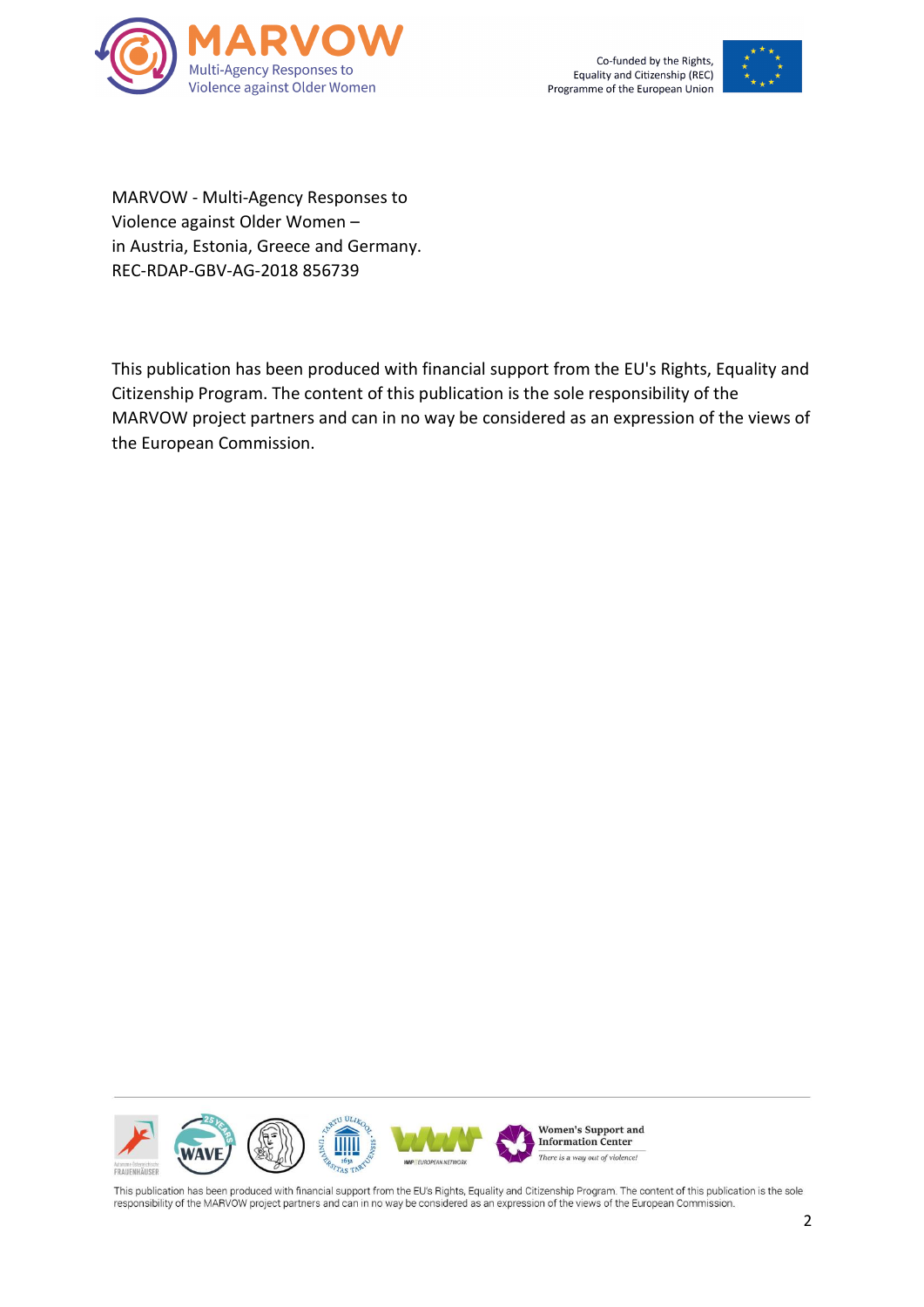



#### Introduction to the MARVOW Project

The MARVOW Project stands for "Multi-Agency Response to Violence against Older Women." It is an innovative approach to address violence against older women, a dimension of gendered violence that has often been overlooked in the past. In the four partner countries Austria, Estonia, Greece and Germany the project was implemented within two and a half years(September 2019 – March 2022).

It was preceded by two other projects focusing on violence against older women: WHOSEFVA "Working with Healthcare Organizations to Support Elderly Female Victims of Abuse" and TISOVA "Training to Identify and Support Older Victims of Abuse". The focus of the current project lies in implementing multi-agency networks and cooperation between a wide range of stakeholders from relevant sectors that are in contact with older women who experience violence and abuse. These include among others the health care and social sectors with special focus on eldercare, the police and judiciary, victim support



services and perpetrator programs as well as local and regional policy makers. According to the outcomes of the preceding WHOSEFVA project, practitioners often do not know how to proceed when older victims are identified, due to a lack of knowledge about their situations and specific challenges.

The aims of MARVOW are therefore to impart knowledge on the situation of older female survivors of abuse, to establish and strengthen the bonds and co-operation between different stakeholders and bring them together to work on a multi-agency level to identify the gaps that exist within current systems as well as to develop innovative and adequate support services for older female survivors of violence and raise awareness on the topic throughout the help system and society. During the project a needs-based, survivor-oriented, stakeholder engagement approach was used which has increased our understanding of what multi-agency cooperation can look like in different regions to best address violence against older women and support both survivors and perpetrators.

MARVOW's consortium consists of six partner organisations, including two European networks, from four countries (Austria, Estonia, Greece and Germany). These include the coordinating organisation - the Association of Austrian Autonomous Women's Shelters(AÖF); Women's Support and Information Centre (WISC); The University of Tartu (UT); The Union of

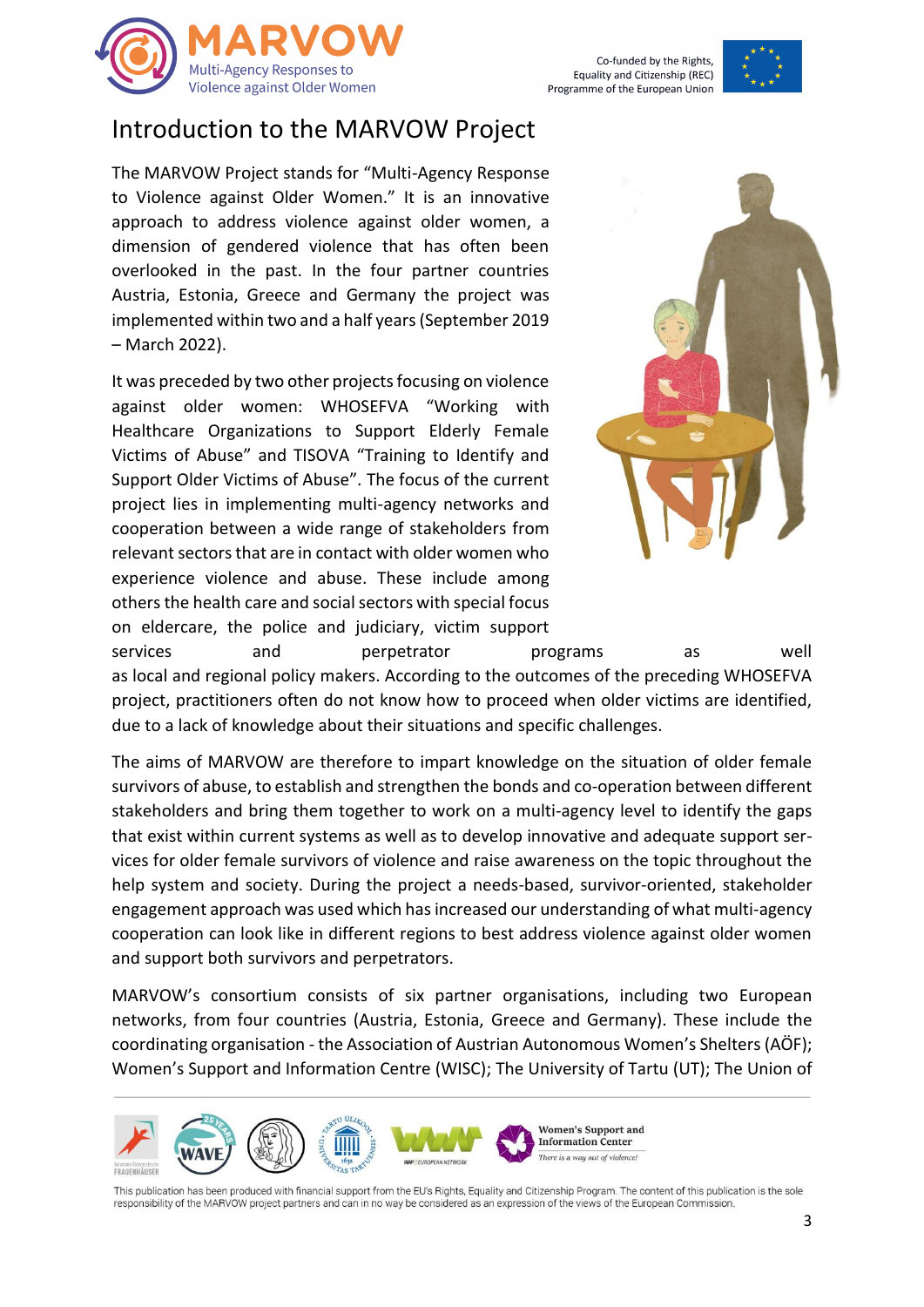



Women Associations of Heraklion Prefecture (UWAH); The European Network for the Work with Perpetrators of Domestic Violence (WWP EN); and Women Against Violence Europe (WAVE).

## MARVOW Best Practices Deliverable

The purpose of this deliverable is to describe several best practices that were identified during the course of the project. This starts with the MARVOW model itself, which is described in the next section. Following this, the model use cases and other promising practices are identified.

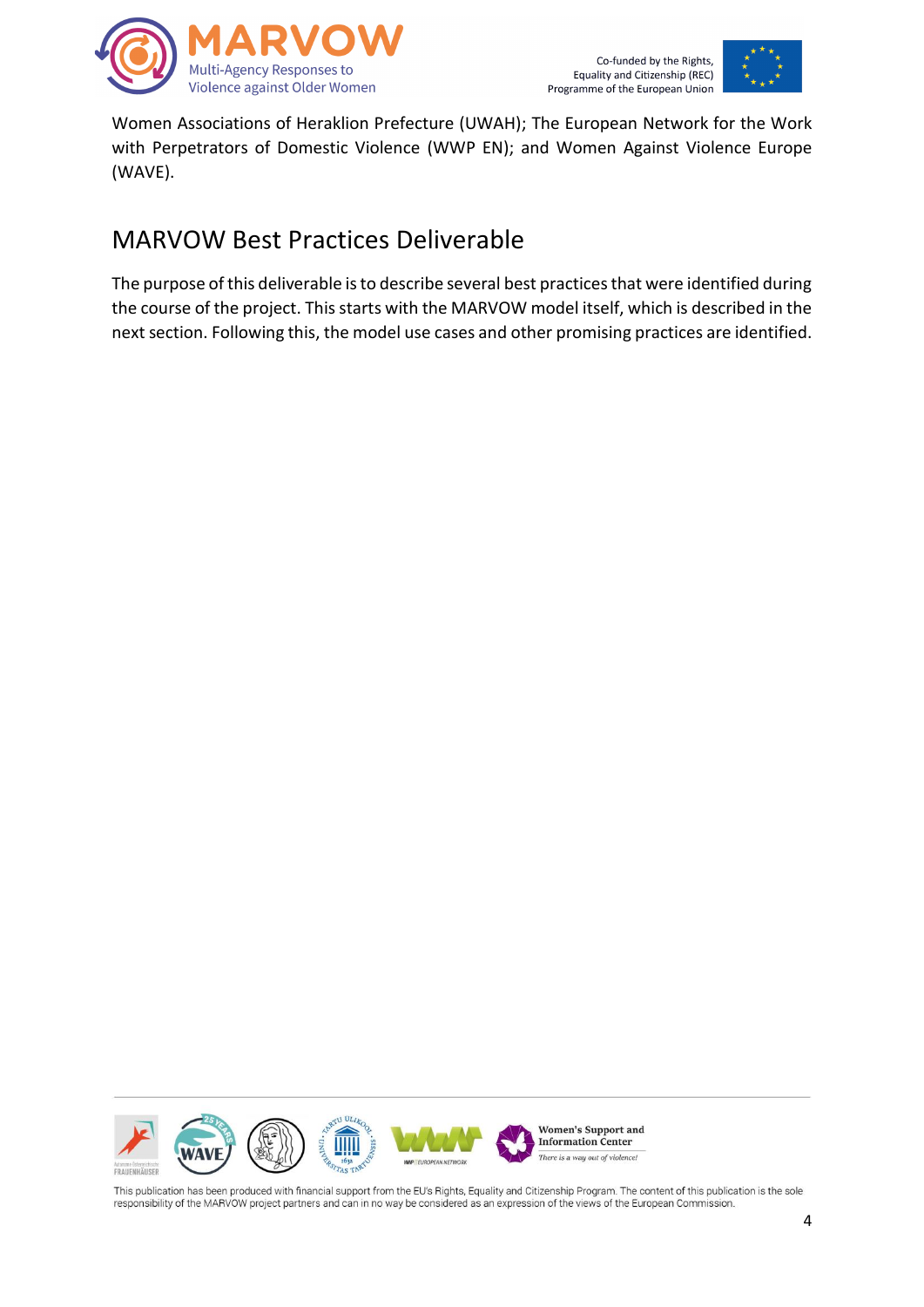



### MARVOW Multi-agency model

The MARVOW model links together system wide Coordinated Community Response (CCR) models with client-focused Multi-Agency Risk Assessment Conferences (MARAC) so that they reinforce and improve upon each other. At the same time, they incorporate considerations of specific aspects that arise in cases of elder abuse. This model is depicted in the figure below. Individual case conferencing involves all relevant front-line workers from the region. They should represent criminal justice; perpetrator interventions; domestic violence support providers; and senior support services. Within conferences, participants can respond to actual cases to identify intervention strategies or archetypal cases of 'victim personas' that reflect different elder abuse scenarios (spousal, child to parent, caregiver to patient, etc.) In working through these cases, gaps in services and workarounds are identified and documented. These conferences should occur more frequently – at least monthly. Individual cases in turn feed into the system-wide meetings, that should involve key decision-makers from relevant agencies. These system-wide meetings should occur less frequently (perhaps quarterly) but must result in concrete action items that can be followed up on. This requires that responsibilities for each action item be clearly identified as well as timetables for their completion be set.



*Figure MARVOW Model (taken from MARVOW Deliverable 2.5)*

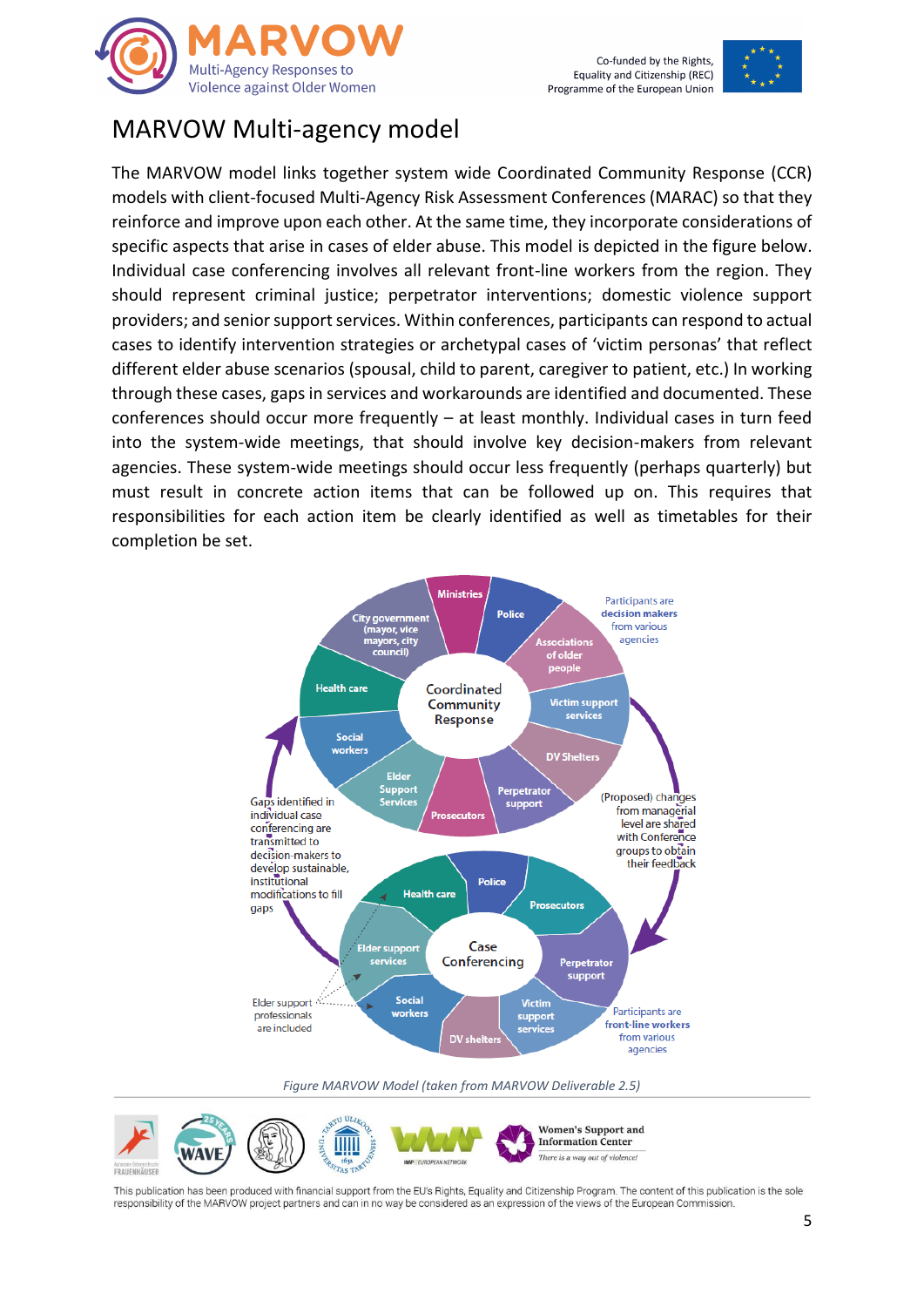

Co-funded by the Rights, Equality and Citizenship (REC) Programme of the European Union



# MARVOW Case **Studies**

A key element of the MARVOW model was the development of 32 use case studies to help guide discussions during MARVOW meetings. 8 came from Austria, 8 from Estonia and 16 from Greece.



These cases, both fabricated and based upon real-world

cases helped participants to identify where system-wide gaps existed and should be addressed. To increase their efficacy for doing so, cases were identified/developed to represent both a diversity of circumstances and their presence in different combinations. Cases were varied based upon 11 different variables, including:

- 1. the age of the victim
- 2. who the perpetrator was (i.e. child or spouse)
- 3. and 4. the health/dependency status of both the victim and perpetrator
- 5. The onset of violence
- 6. The type of abuse
- 7. The Living Situation of victim and abuser
- 8. Presence of Substance Abuse by either
- 9. Previous Convictions
- 10. Support providers if any
- 11. Actions previously taken or not

These anonymized cases are detailed in MARVOW deliverable D3.5

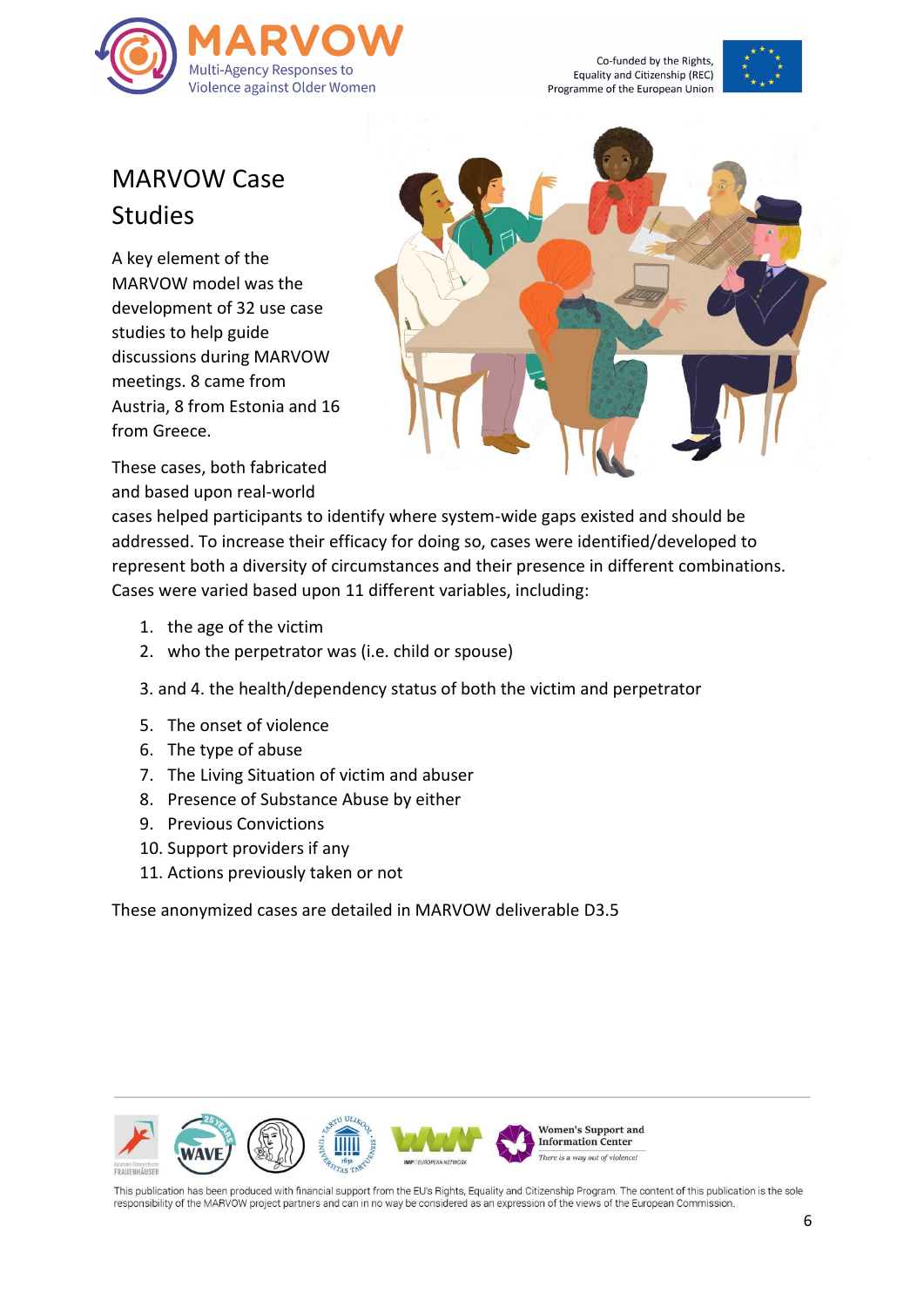



## Other MARVOW Best Practices Identified

The MARVOW project managed to create an incentive among the stakeholders to deliver better services to older women. After cooperation meetings, WSIC, AÖF and UWAH conducted roundtables with key stakeholders. During the follow-up meetings, stakeholders and partners created an agenda for future cooperation, which addressed several critical elements of multiagency cooperation such as:



- Establishing the cooperation creating protocols, terms of references, guidelines and service co-coordination channels;
- Updating and enhancing a better data flow between agencies by digital solutions;
- Strengthening the victim support services;
- Addressing the perpetrator accountability issue in the services to older women of survivors.

The observations showed that there were several solutions and areas of cooperation that were occurring across all participating countries. These include the following:

#### **Good Practices in Establishing cooperation**

- Partners designated a point of reference in different agencies and nominated contact points in each partner organization to improve response and referrals when cases occur.
- Regular meetings were established to discuss individual cases and general improvement points.
- Protocols governing collaboration and establishing formal mutual agreements of collaboration should be sought.
- Inclusion of more victim organizations in the collaboration and giving them more power.

#### **Good Practices in Updating and enhancing data flow between agencies**

- Update existing data-sharing platforms and creating new ones to increase the flow of information about the survivor which, in return, will help to provide better coordinated referrals and follow-ups.
- Establish data-sharing systems which complies with the GDPR regulation on personal data protection.